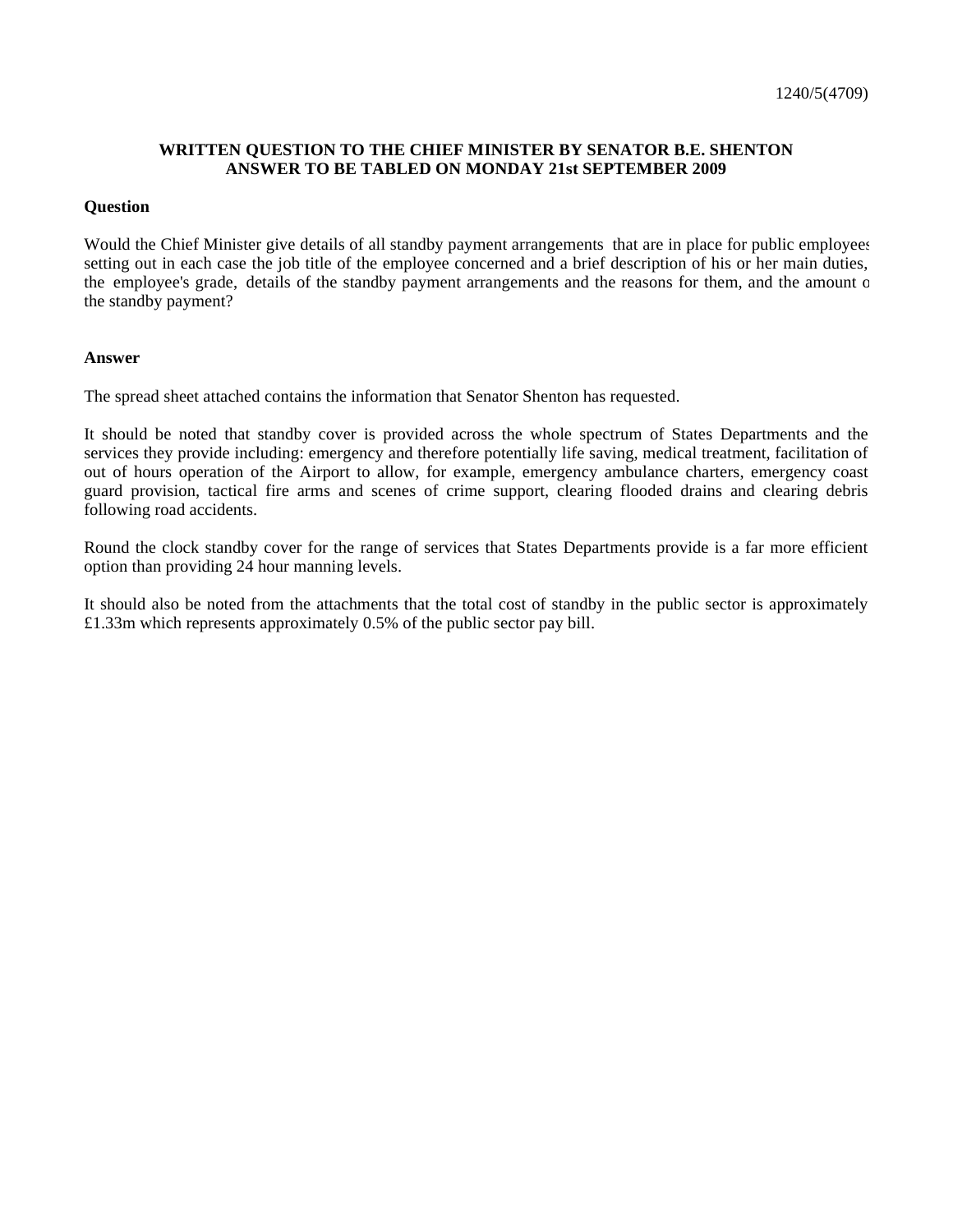## **SUMMARY OF DEPARTMENTAL STANDBY AGREEMENTS**

The tables below are a summary of the information requested by Senator Shenton in his question 4709. The full information requested in question 4709 is contained in the Departmental returns which back up this summary and which are available on request. A copy of this additional information has been provided to Senator Shenton.

| <b>DEPARTMENT</b> | <b>STANDBY AGREEMENT</b> | <b>ANNUAL TOTAL</b> |
|-------------------|--------------------------|---------------------|
| <b>Airport</b>    | <b>Duty Executive</b>    | £45,643             |
|                   | Engineering              | £33,776             |
|                   | Electricians             | £7,893              |
|                   | Rescue and Fire Fighting | £32,190             |
|                   | Operations               | £14,602             |
|                   | Air Traffic Engineering  | £18,362             |
|                   | Dept. of Electronics     | £35,412             |
|                   | Total                    | £187,878            |

| <b>Chief Minister</b> | <b>IT Technical Support</b> | £26,055 |
|-----------------------|-----------------------------|---------|
|                       | 'otal                       | £26,055 |

| <b>ESC</b> | <b>Leisure Centre Security</b> | £17.445 |
|------------|--------------------------------|---------|
|            | 'otal                          | £17,445 |

| <b>Harbours</b> | Duty Executive           | £19.970  |
|-----------------|--------------------------|----------|
|                 | <b>Marine Operations</b> | £44.961  |
|                 | <b>Marine Section</b>    | £52.120  |
|                 | Total                    | £117,051 |

| <b>Home Affairs (Police)</b> | <b>Firearms</b>               | £19,629  |
|------------------------------|-------------------------------|----------|
|                              | Senior Investigating Officer  | £38,673  |
|                              | Special Branch                | £15,560  |
|                              | <b>SOCO</b>                   | £27,470  |
|                              | Specific Operational Policing | £29,744  |
|                              | IT/IS Support                 | £30,493  |
|                              | Sub Total                     | £161,569 |
|                              |                               |          |
| <b>Home Affairs (Prison)</b> | Maintenance                   | £10,665  |
|                              | Healthcare                    | £10,650  |
|                              | Sub Total                     | £21,315  |
|                              |                               |          |
| <b>Home Affairs (Fire)</b>   | Retained Fire Fighter         | £15,108  |
|                              | Sub Total                     | £15,108  |
| Home Affairs (Cust. & Imm)   | Duty Officer                  | £50,619  |
|                              |                               |          |
|                              | Sub Total                     | £50,619  |
|                              |                               |          |
|                              | <b>Total</b>                  | £248,611 |
| <b>Housing</b>               | Duty Officer                  | £33,800  |
|                              | <b>Total</b>                  | £33,800  |

**DEPARTMENT STANDBY AGREEMENT ANNUAL TOTAL**